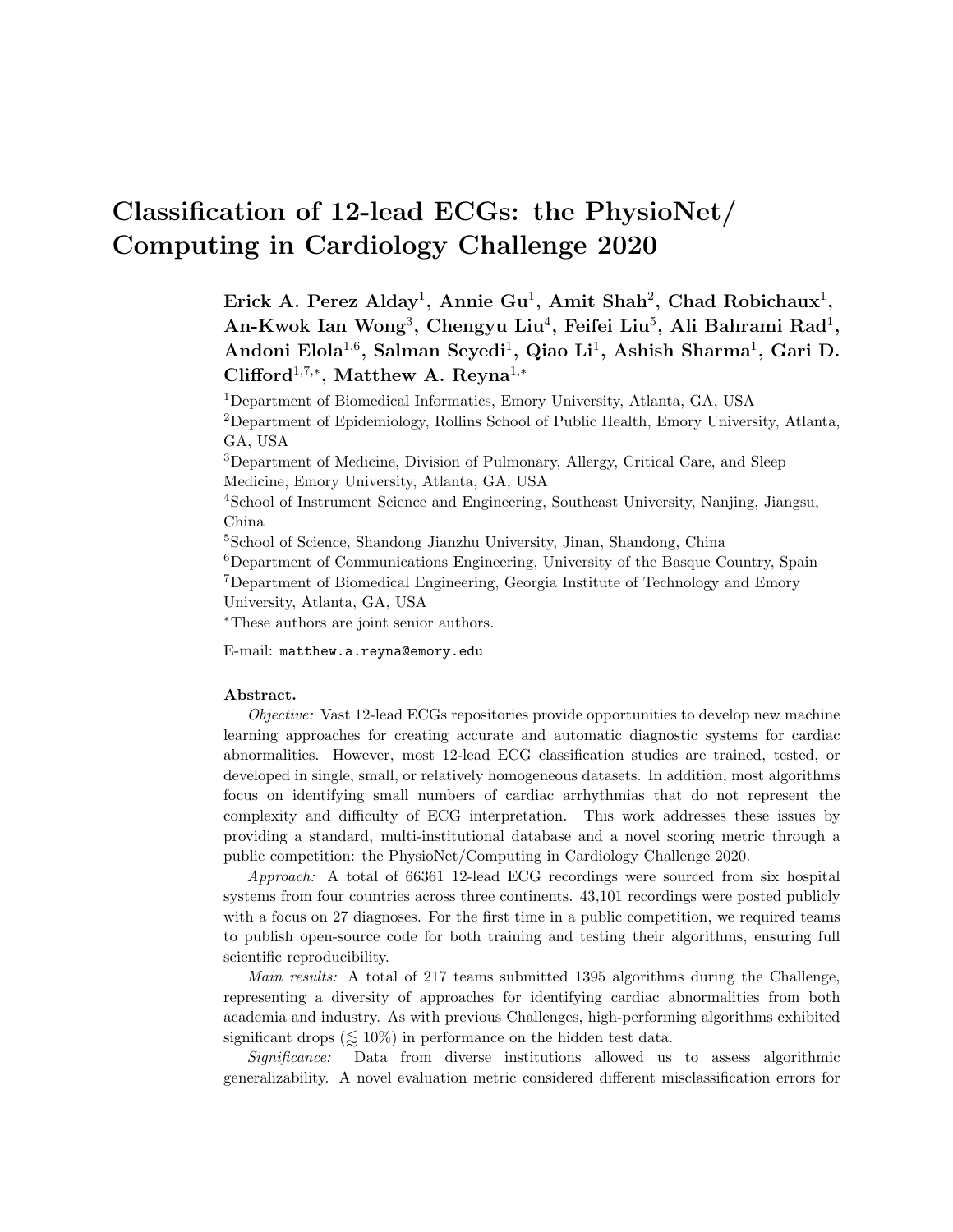different cardiac abnormalities, capturing the outcomes and risks of different diagnoses. Requiring both trained models and code for training models improved the generalizability of submissions, setting a new bar in reproducibility for public data science competitions.

# 1. Introduction

Cardiovascular disease is the leading cause of death worldwide [\[1\]](#page-14-0). Early treatment can prevent serious cardiac events, and the most important tool for screening and diagnosing cardiac electrical abnormalities is the electrocardiogram (ECG) [\[2\]](#page-14-1), [\[3\]](#page-15-0). The ECG is a noninvasive representation of the electrical activity of the heart that is measured using electrodes placed on the torso. The standard 12-lead ECG is widely used to diagnose a variety of cardiac arrhythmias such as atrial fibrillation and other cardiac anatomy abnormalities such as ventricular hypertrophy [\[2\]](#page-14-1). ECG abnormalities have also been identified as both shortand long-term mortality risk predictors [\[4\]](#page-15-1), [\[5\]](#page-15-2). Therefore, the early and correct diagnosis of cardiac ECG abnormalities can increase the chances of successful treatments. However, manual interpretation of ECGs is time-consuming and requires skilled personnel with a high degree of training.

The automatic detection and classification of cardiac abnormalities can assist physicians in making diagnoses for a growing number of recorded ECGs. However, there has been limited success in achieving this goal [\[6\]](#page-15-3), [\[7\]](#page-15-4). Over the last decade, the rapid development of machine learning techniques have also included a growing number of 12-lead ECG classifiers [\[8\]](#page-15-5)–[\[10\]](#page-15-6). Many of these algorithms may identify cardiac abnormalities correctly. However, most of these methods are trained, tested, or developed in single, small, or relatively homogeneous datasets. In addition, most methods focus on identifying a small number of cardiac arrhythmias that do not represent the complexity and difficulty of ECG interpretation.

The PhysioNet/Computing in Cardiology Challenge 2020 provided an opportunity to address these problems by providing data from a wide set of sources with a large set of cardiac abnormalities [\[11\]](#page-15-7)–[\[13\]](#page-15-8). The PhysioNet Challenge is an initiative that invites participants from academia, industry, and elsewhere to tackle clinically important questions that are either unsolved or not well-solved. Similar to previous years, the Challenge had both an unofficial phase and an official phase that ran over the course of several months. PhysioNet co-hosts the Challenge annually in cooperation with the Computing in Cardiology conference. The goal of the 2020 PhysioNet Challenge was to identify clinical diagnoses from 12-lead ECG recordings.

We asked participants to design and implement a working, open-source algorithm that can, based only on the clinical data provided, automatically identify any cardiac abnormalities present in a 12-lead ECG recording. Like previous years, we facilitated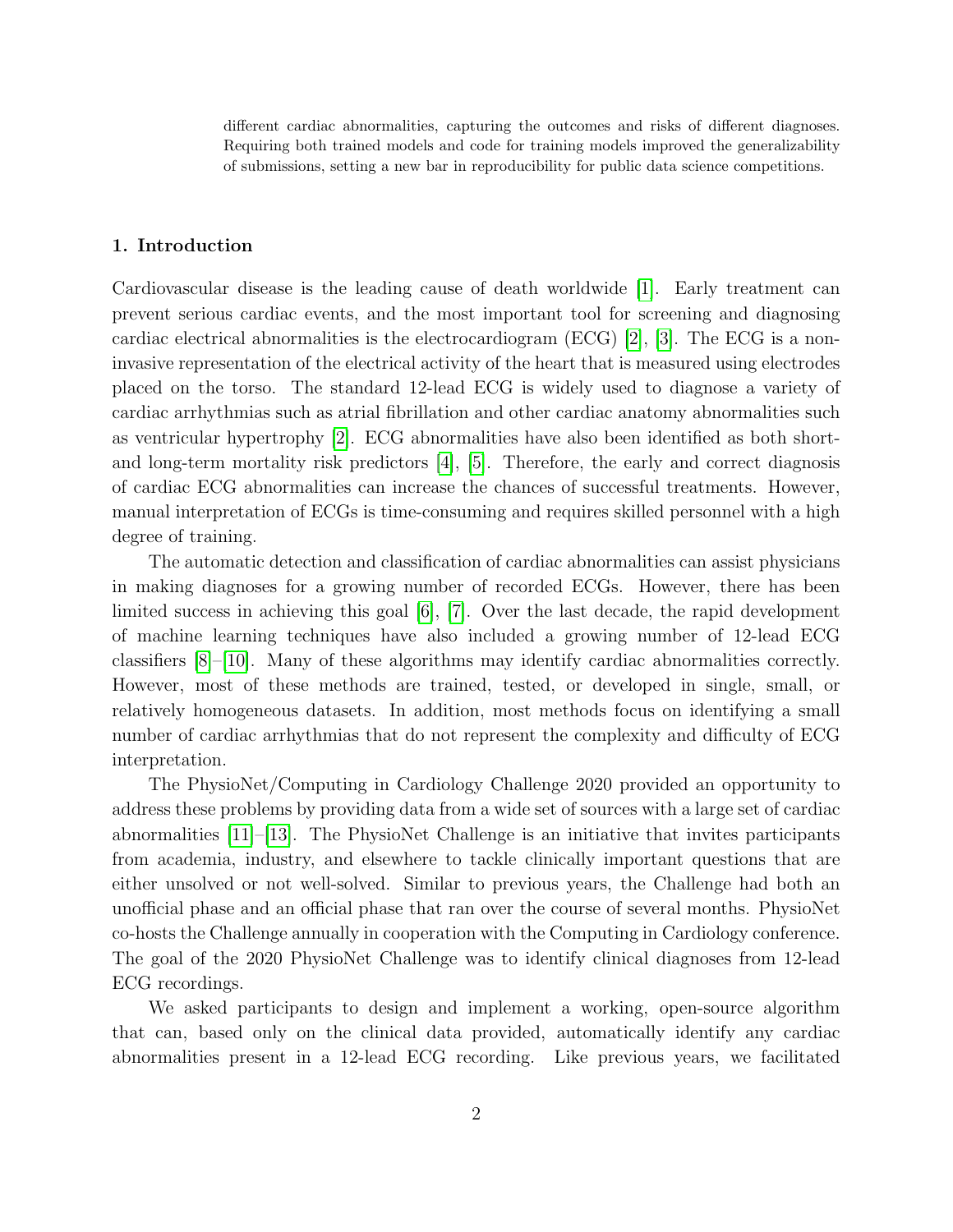the development of the algorithms through the Challenge but did little to constrain the algorithms themselves. However, we required that each algorithm be reproducible from the provided training data. The winners of the Challenge are the team whose algorithm achieved the highest score for recordings in the hidden test set. We developed a new scoring function that awards partial credit to misdiagnoses that result in similar treatments or outcomes as the true diagnosis or diagnoses as judged by our cardiologists because traditional scoring metrics, such as common area under the curve (AUC) metrics, do not explicitly reflect the clinical reality that some misdiagnoses are more harmful than others and should be scored accordingly.

# 2. Methods

## 2.1. Data

For the PhysioNet/Computing in Cardiology Challenge 2020, we assembled multiple databases from across the world. Each database contained recordings with diagnoses and demographic data.

2.1.1. Challenge Data Sources We used data from five different sources. Two sources were split to form training, validation, and test sets; two sources were included only as training data; and one source was included only as test data. These sources of ECG data are described below and summarized in Table [1.](#page-3-0) We made the training data and clinical ECG diagnoses (labels) publicly available, but the validation and test data were kept hidden. The training, validation and test data were matched as closely as possible for age, sex and diagnosis. The completely hidden dataset has never been posted publicly, allowing us to assess common machine learning problems such as overfitting.

- (i) CPSC. The first source is the China Physiological Signal Challenge 2018 (CPSC2018), held during the 7<sup>th</sup> International Conference on Biomedical Engineering and Biotechnology in Nanjing, China [\[14\]](#page-15-9). This source includes three databases: the original public training dataset (CPSC), an unused dataset (CPSC-Extra), and the test dataset (the hidden CPSC set) from the CPSC2018. The CPSC data and CPSC-Extra datasets were shared as training sets. The hidden CPSC set was split into validation and test set for this year's Challenge.
- (ii) INCART. The second source is the public dataset from the St. Petersburg Institute of Cardiological Technics (INCART) 12-lead Arrhythmia Database, St. Petersburg, Russia, which is posted on in PhysioNet [\[15\]](#page-16-0). The dataset was shared as a training set.
- (iii) PTB and PTB-XL. The third source is the Physikalisch-Technische Bundesanstalt (PTB) Database, Brunswick, Germany. This source includes two public databases: the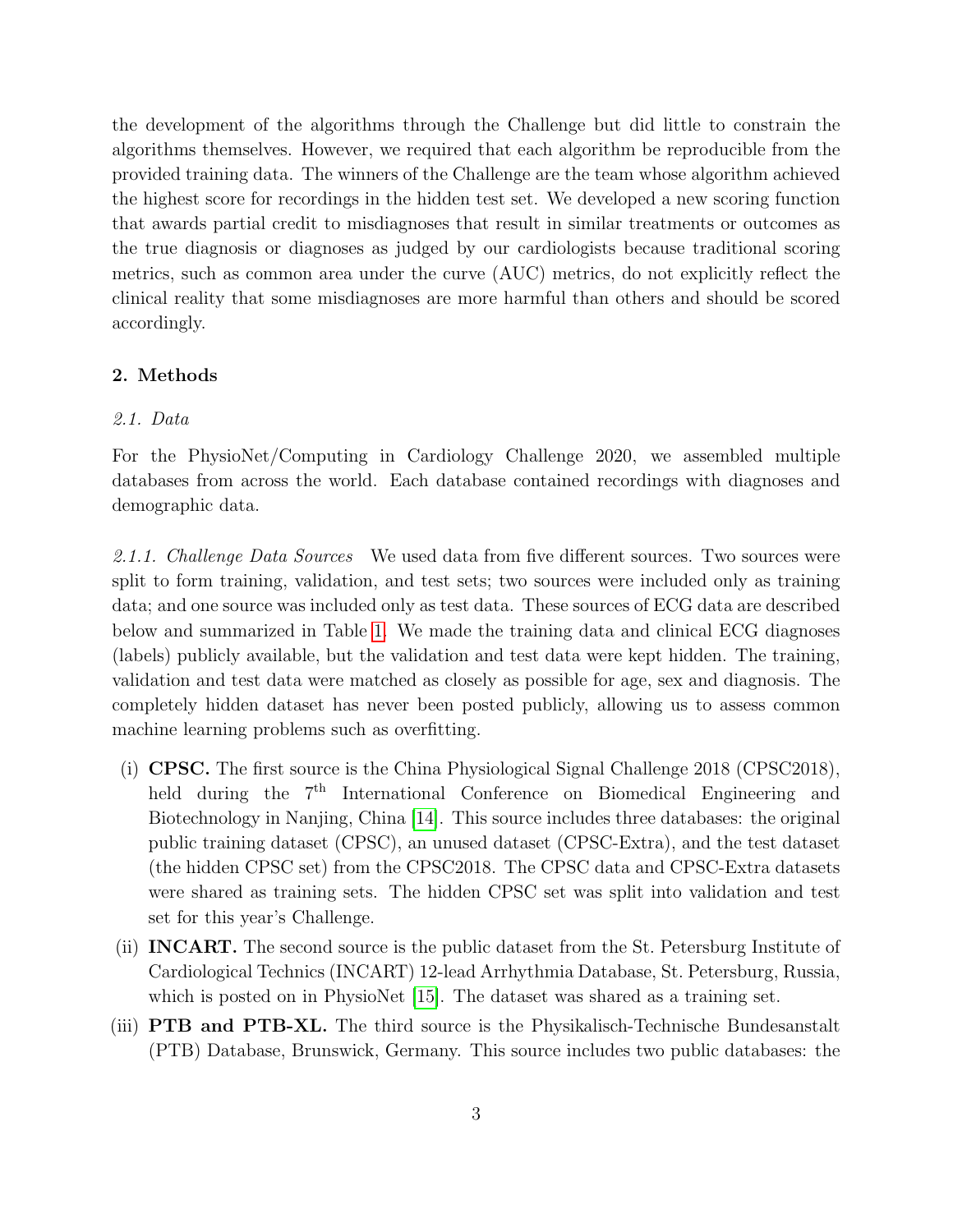| Database      | Total<br>Patients | Recordings<br>in Training<br>Set | Recordings<br>in Validation<br>Set | Recordings<br>in Test<br>Set | Total<br>Recordings |
|---------------|-------------------|----------------------------------|------------------------------------|------------------------------|---------------------|
| <b>CPSC</b>   | 9458              | 10330                            | 1463                               | 1463                         | 13256               |
| <b>INCART</b> | 32                | 74                               | $\theta$                           | $\left( \right)$             | 74                  |
| <b>PTB</b>    | 19175             | 22353                            | $\theta$                           | $\Omega$                     | 22353               |
| G12EC         | 15742             | 10344                            | 5167                               | 5167                         | 20678               |
| Undisclosed   | Unknown           | $\overline{0}$                   | 0                                  | 10000                        | 10000               |
| Total         | Jnknown           | 43101                            | 6630                               | 16630                        | 66361               |

<span id="page-3-0"></span>Table 1. Numbers of patients and recordings in the training, validation, and test databases for the Challenge. The training set includes data from the China Physiological Signal Challenge 2018 (CPSC), the St. Petersburg Institute of Cardiological Technics (INCART), the Physikalisch-Technische Bundesanstalt (PTB), and the Georgia 12-lead ECG Challenge (G12EC) databases. The validation set includes data from the CPSC and the G12EC databases. The test set includes data from the CPSC, the G12EC, and the undisclosed databases.

PTB Diagnostic ECG Database [\[16\]](#page-16-1) and the PTB-XL Database [\[17\]](#page-16-2), a large publicly available ECG dataset. These datasets were shared as training sets.

- (iv) G12EC. The fourth source is the Georgia 12-lead ECG Challenge (G12EC) Database, Emory University, Atlanta, Georgia, USA. This is a new database, representing a large population from the Southeastern United States, and is split between the training, validation, and test sets. The validation and test set comprised the hidden G12EC set.
- (v) Undisclosed. The fifth source is a dataset from an undisclosed American institution that is geographically distinct from the other dataset sources. This dataset has never been (and may never be) posted publicly, and is used as a test set for the Challenge.

2.1.2. Challenge Data Variables Each 12-lead ECG recording was acquired in a hospital or clinical setting. The specifics of the data acquisition depend on the source of the databases, which were assembled around the world and therefore vary. We encourage the readers to check the original publications for details but provide a summary below.

Each annotated ECG recording contained 12-lead ECG signal data with sample frequency varying from 257 Hz to 1 kHz. Demographic information, including age, sex, and a diagnosis or diagnoses, i.e., the labels for the Challenge data, were also included. The quality of the label depended on the clinical or research practices and included labels that were machine-generated, over-read by a single cardiologist, and adjudicated by multiple cardiologists.

Table [2](#page-4-0) provides a summary of the age, sex, and recording information for the Challenge databases, indicating differences between the populations. Table [3](#page-6-0) and Figure [1](#page-5-0) provide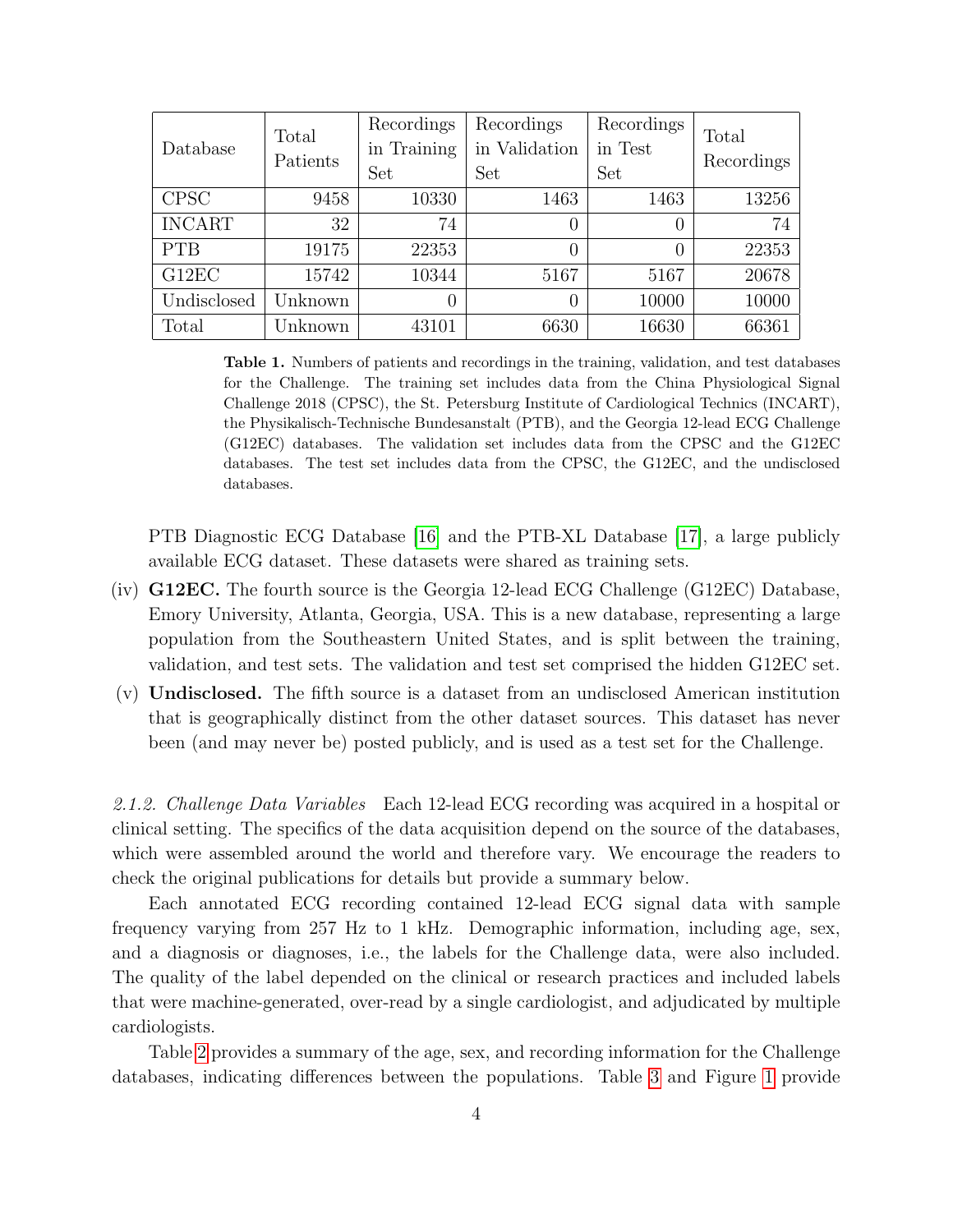| Dataset                       | Number of<br>Recordings | Mean<br>Duration<br>(seconds) | Mean Age<br>(years) | <b>Sex</b><br>(male/female) | Sample<br>Frequency<br>(Hz) |
|-------------------------------|-------------------------|-------------------------------|---------------------|-----------------------------|-----------------------------|
| CPSC (all data)               | 13256                   | 16.2                          | 61.1                | 53%/47%                     | 500                         |
| CPSC Training                 | 6877                    | 15.9                          | 60.2                | 54%/46%                     | 500                         |
| $CPSC\text{-}Extra\ Training$ | 3453                    | 15.9                          | 63.7                | 53%/46%                     | 500                         |
| Hidden CPSC                   | 2926                    | 17.4                          | 60.4                | 52%/48%                     | 500                         |
| <b>INCART</b>                 | 72                      | 1800.0                        | 56.0                | 54%/46%                     | 257                         |
| <b>PTB</b>                    | 516                     | 110.8                         | 56.3                | 73%/27%                     | 1000                        |
| PTB-XL                        | 21837                   | 10.0                          | 59.8                | 52%/48%                     | 500                         |
| $G12EC$ (all data)            | 20678                   | 10.0                          | 60.5                | 54%/46%                     | 500                         |
| G12EC Training                | 10344                   | 10.0                          | 60.5                | 54%/46%                     | 500                         |
| Hidden G12EC                  | 10344                   | 10.0                          | 60.5                | 54%/46%                     | 500                         |
| Undisclosed                   | 10000                   | 10.0                          | 63.0                | 53%/47%                     | 300                         |

<span id="page-4-0"></span>Table 2. Number of recordings, mean duration of recordings, mean age of patients in recordings, sex of patients in recordings, and sample frequency of recordings for each data set. Italicized dataset names indicate that the database is a subset of the source dataset above it. The training, validation and test data were matched as closely as possible for age, sex and diagnosis.

summaries of the diagnoses for the training and validation data. The training data contain 111 diagnoses or classes. We used 27 of these 111 diagnoses to evaluate participant algorithms because they were relatively common, of clinical interest, and more likely to be recognizable from ECG recordings. Table [3](#page-6-0) contains the list of the scored diagnoses for the Challenge can be seen in Table [3](#page-6-0) with long-form descriptions, the corresponding Systematized Nomenclature of Medicine Clinical Terms (SNOMED-CT) codes, and abbreviations. Only these scored classes are shown in Table [3](#page-6-0) and Figure [1,](#page-5-0) but all 111 classes were included in the training data so that participants could decide whether or not to use them with their algorithms. The test data contain a subset of the 111 diagnoses in potentially different proportions, but each diagnosis in the test data was represented in the training data.

All data were provided in MATLAB- and WFDB-compatible format [\[11\]](#page-15-7). Each ECG recording had a binary MATLAB v4 file for the ECG signal data and an associated text file in WFDB header format describing the recording and patient attributes, including the diagnosis or diagnoses, i.e., the labels for the recording. We did not change the original data or labels from the databases, except (1) to provide consistent and Health Insurance Portability and Accountability Act (HIPPA)-compliant identifiers for age and sex, (2) to add approximate SNOMED CT codes as the diagnoses for the recordings, and (3) to change the amplitude resolution to save the data as integers as required for WFDB format. Saving the signals as integers help reduced storage size and compute times without degrading the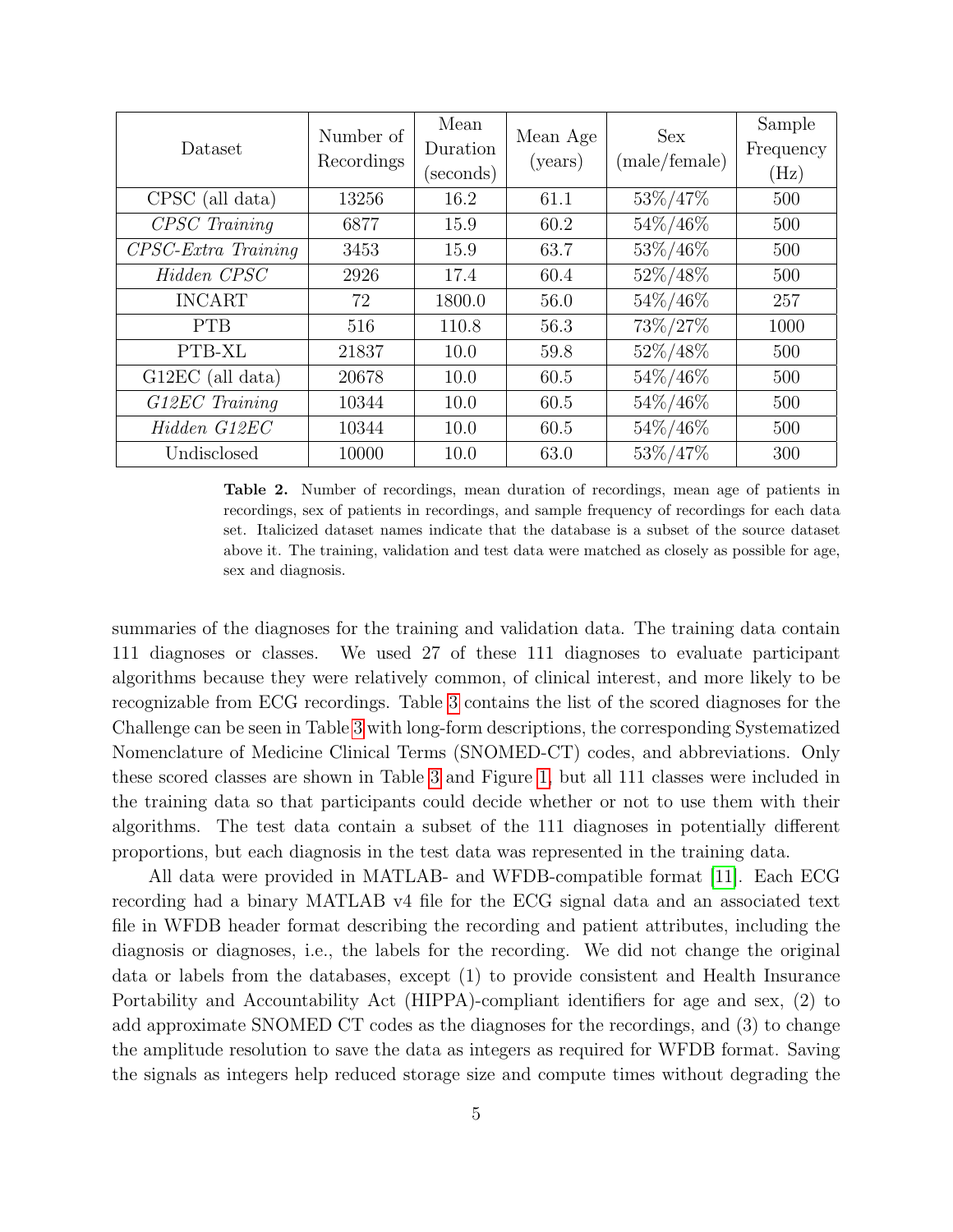

<span id="page-5-0"></span>Figure 1. Numbers of recordings with each scored diagnosis in the training and validation sets. Colors indicate the fraction of recordings with each scored diagnosis in each data set, i.e., the total number of each scored diagnosis in a data set normalized by the number of recordings in each data set. Parentheses indicate the total numbers of records with a given label across training and the validation sets (rows) and the total numbers of recordings, including recordings without scored diagnoses, in each data set (columns).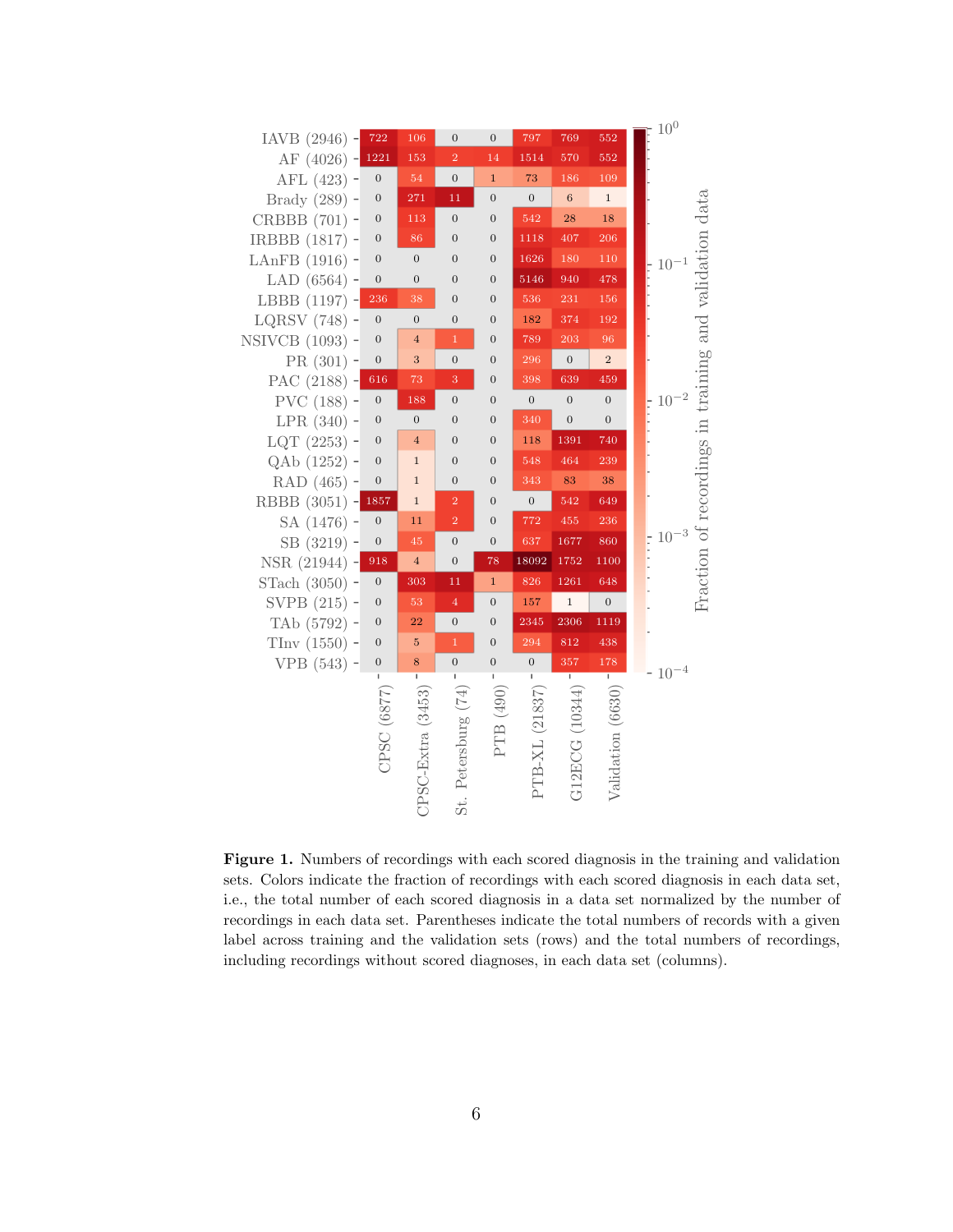| Diagnosis                                        | Code      | Abbreviation  |  |
|--------------------------------------------------|-----------|---------------|--|
| $1st$ degree $\operatorname{AV}$ block           | 270492004 | <b>IAVB</b>   |  |
| Atrial fibrillation                              | 164889003 | AF            |  |
| Atrial flutter                                   | 164890007 | <b>AFL</b>    |  |
| <b>Bradycardia</b>                               | 426627000 | <b>Brady</b>  |  |
| Complete right bundle branch block               | 713427006 | <b>CRBBB</b>  |  |
| Incomplete right bundle branch block             | 713426002 | <b>IRBBB</b>  |  |
| Left anterior fascicular block                   | 445118002 | LAnFB         |  |
| Left axis deviation                              | 39732003  | <b>LAD</b>    |  |
| Left bundle branch block                         | 164909002 | <b>LBBB</b>   |  |
| Low QRS voltages                                 | 251146004 | <b>LQRSV</b>  |  |
| Nonspecific intraventricular conduction disorder | 698252002 | <b>NSIVCB</b> |  |
| Pacing rhythm                                    | 10370003  | <b>PR</b>     |  |
| Premature atrial contraction                     | 284470004 | PAC           |  |
| Premature ventricular contractions               | 427172004 | <b>PVC</b>    |  |
| Prolonged PR interval                            | 164947007 | <b>LPR</b>    |  |
| Prolonged QT interval $\,$                       | 111975006 | LQT           |  |
| Q wave abnormal                                  | 164917005 | QAb           |  |
| Right axis deviation                             | 47665007  | <b>RAD</b>    |  |
| Right bundle branch block                        | 59118001  | <b>RBBB</b>   |  |
| Sinus arrhythmia                                 | 427393009 | <b>SA</b>     |  |
| Sinus bradycardia                                | 426177001 | SB            |  |
| Sinus rhythm                                     | 426783006 | <b>NSR</b>    |  |
| Sinus tachycardia                                | 427084000 | <b>STach</b>  |  |
| Supraventricular premature beats                 | 63593006  | <b>SVPB</b>   |  |
| T wave abnormal                                  | 164934002 | <b>TAb</b>    |  |
| T wave inversion                                 | 59931005  | TIny          |  |
| Ventricular premature beats                      | 17338001  | <b>VPB</b>    |  |

<span id="page-6-0"></span>Table 3. Diagnoses, SNOMED CT codes and abbreviations in the posted training databases for diagnoses that were scored for the Challenge.

signal, as it only represents a change in the scaling factor for the signal amplitude.

# 2.2. Challenge Objective

We asked participants to design working, open-source algorithms for identifying cardiac abnormalities in 12-lead ECG recordings. To the best of our knowledge, for the first time in any public competition, we required that teams submit code both for their trained models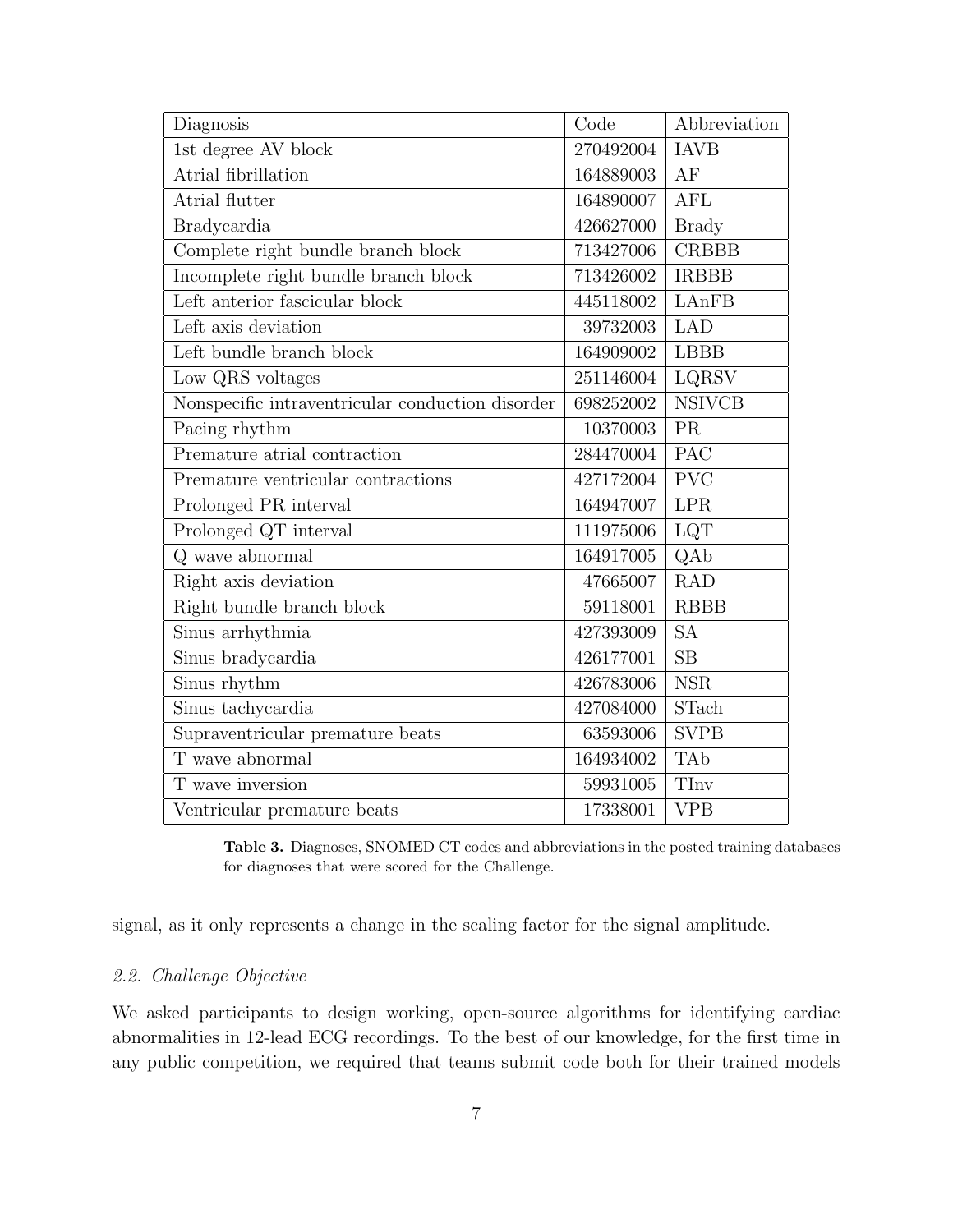and for training their models, which aided the generalizability and reproducibility of the research conducted during the Challenge. We ran the participants' trained models on the hidden validation and test data and evaluated their performance using a novel, expert-based evaluation metric that we designed for this year's Challenge.

2.2.1. Challenge Overview, Rules, and Expectations This year's Challenge is the  $21^{st}$ PhysioNet/Computing in Cardiology Challenge [\[11\]](#page-15-7). Similar to previous Challenges, this year's Challenge had an unofficial phase and an official phase. The unofficial phase (February 7, 2020 to April 30, 2020) provided an opportunity to socialize the Challenge and seek discussion and feedback from teams about the data, evaluation metrics, and requirements. The unofficial phase allowed 5 scored entries for each team. After a short break, the official phase (May 11, 2020 to August 23, 2020) introduced additional training, validation, and test data; a requirement for teams to submit their training code; and an improved evaluation metric. The official phase allowed 10 scored entries for each team. During both phases, teams were evaluated on a small validation set; evaluation on the test set occurred after the end of the official phase of the Challenge to prevent sequential training on the test data. Moreover, while teams were encouraged to ask questions, pose concerns, and discuss the Challenge in a public forum, they were prohibited from discussing their particular approaches to preserve the uniqueness of their approaches for solving the problem posed by the Challenge.

2.2.2. Classification of 12-lead ECGs We required teams to submit both their trained models along with code for training their models. We announced this requirement at the launch of this year's Challenge but did not start requiring the submission of training code until the official phase of the Challenge; by this time, we had a better idea of what teams would need to train their algorithms. Teams included any processed and relabeled training data in the training step; any changes to the training data are part of training a model.

We first ran each team's training code on the training data and then ran each team's trained code from the previous step on the hidden validation and test sets. We ran each algorithm sequentially on the recordings to use them as realistically as possible.

We allowed teams to submit either MATLAB or Python implementations of their code. Other languages, including Julia and R, were supported but received insufficient interest from participants during the unofficial phase. Participants containerized their code in Docker and submitted it in GitHub or Gitlab repositories. We downloaded their code and ran in containerized environments on Google Cloud. The computational environment is given more fully in [\[18\]](#page-16-3), which describes the previous year's Challenge.

We used virtual machines on Google Cloud with 8 vCPUs, 64 GB RAM, and an optional NVIDIA T4 Tensor Core graphics processing unit (GPU) with a 72 hour time limit for training on the training set. We used virtual machines on Google Cloud with 2 vCPUs, 13 GB RAM, and an optional NVIDIA T4 Tensor Core GPU with a 24 hour time limit for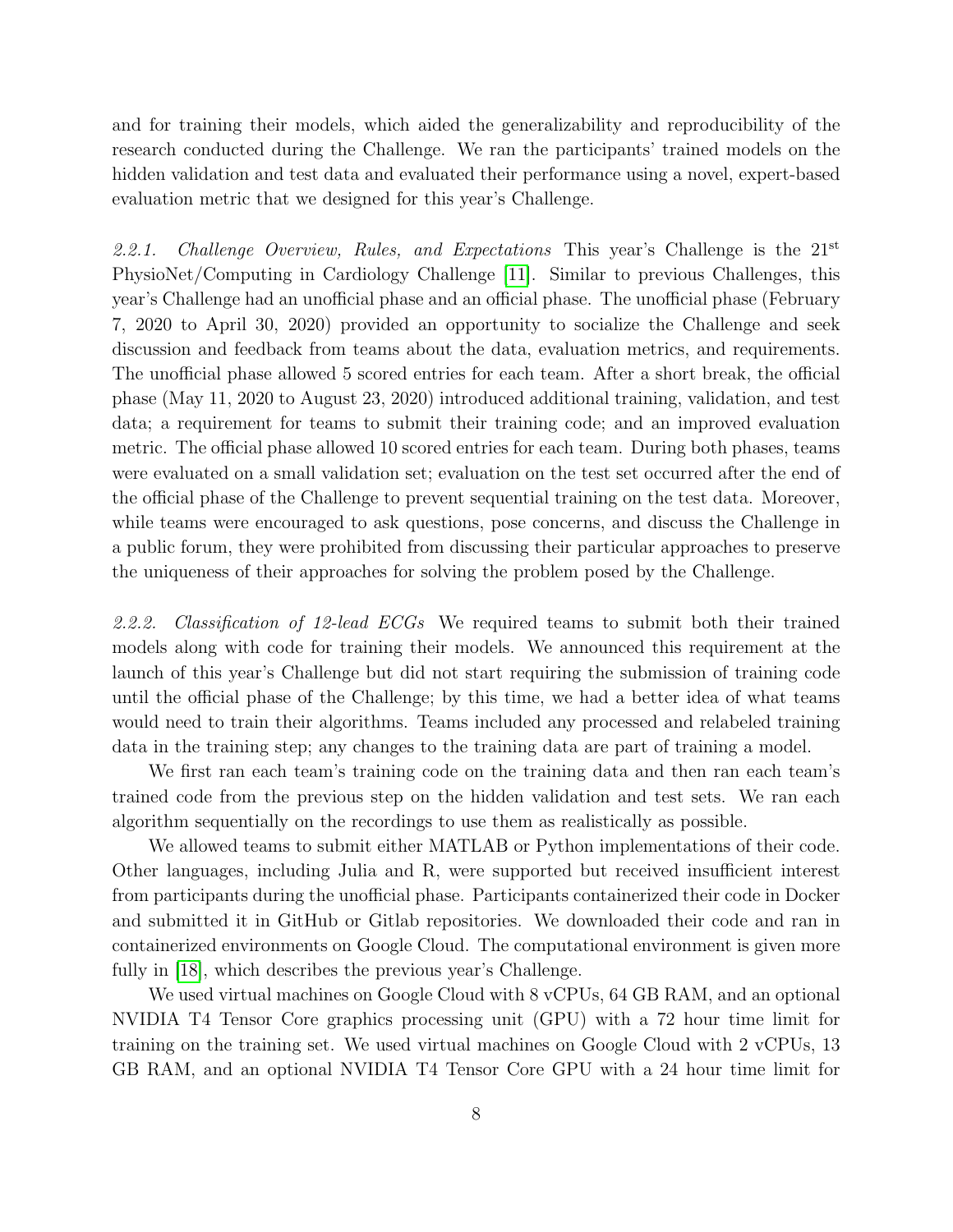running the trained classifiers on the test set.

To aid teams, we shared baseline models that we implemented in MATLAB and Python. The Python baseline model was a random forest classifier that used age, sex, QRS amplitude, and RR intervals as features. QRS detection was implemented using the Pan-Tompkins algorithm [\[19\]](#page-16-4). The MATLAB baseline model was a hierarchical multinomial logistic regression classifier that used age, sex, and global electrical heterogeneity [\[20\]](#page-16-5) parameters as features. The global electrical heterogeneity parameters were computed using a time coherent median beat and origin point calculation [\[21\]](#page-16-6). The QRS detection and RR interval was implemented using the heart rate variability (HRV) cardiovascular research toolbox [\[22\]](#page-16-7), [\[23\]](#page-16-8). However, it was not the aim of these example models to provide a competitive classifier but instead to provide an example of how to read and extract features from the recordings.

2.2.3. Evaluation of Classifiers For this year's Challenge, we developed a new scoring metric that awards partial credit to misdiagnoses that result in similar outcomes or treatments as the true diagnoses as judged by our cardiologists. This scoring metric reflects the clinical reality that some misdiagnoses are more harmful than others and should be scored accordingly. Moreover, it reflects the fact that it is less harmful to confuse some classes than others because the responses may be similar or the same.

Let  $C = \{c_i\}_{i=1}^m$  be a collection of m distinct diagnoses for a database of n recordings. First, we defined a multi-class confusion matrix  $A = [a_{ij}]$ , where  $a_{ij}$  is the normalized number of recordings in a database that were classified as belonging to class  $c_i$  but actually belong to class  $c_j$  (where  $c_i$  and  $c_j$  may be the same class or different classes). Since each recording can have multiple labels and each classifier can produce multiple outputs for a recording, we normalized the contribution of each recording to the scoring metric by dividing by the number of classes with a positive label and/or classifier output. Specifically, for each recording  $k = 1, \ldots, n$ , let  $x_k$  be the set of positive labels and  $y_k$  be the set of positive classifier outputs for recording k. We defined a multi-class confusion matrix  $A = [a_{ij}]$  by

$$
a_{ij} = \sum_{k=1}^{n} a_{ijk},
$$
 (1)

where

$$
a_{ijk} = \begin{cases} \frac{1}{|x_k \cup y_k|}, & \text{if } c_i \in x_k \text{ and } c_j \in y_k, \\ 0, & \text{otherwise.} \end{cases}
$$
 (2)

The quantity  $|x_k \cup y_k|$  is the number of distinct classes with a positive label and/or classifier output for recording k. To incentivize teams to develop multi-class classifiers, we allowed classifiers to receive slightly more credit from recordings with multiple labels than from those with a single label, but each additional positive label or classifier output may reduce the available credit for that recording.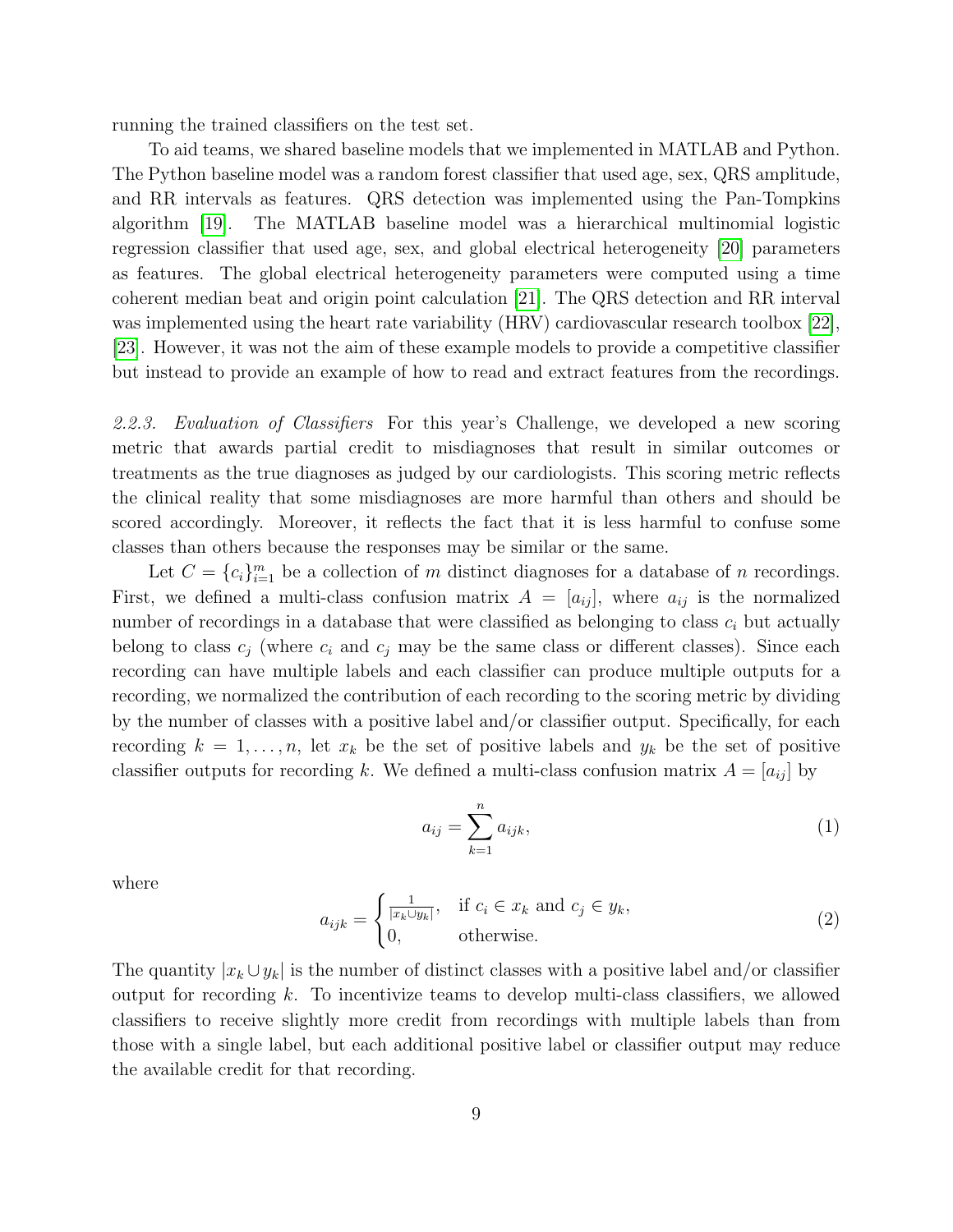Next, we defined a reward matrix  $W = [w_{ij}]$ , where  $w_{ij}$  is the reward for a positive classifier output for class  $c_i$  with a positive label  $c_j$  (where  $c_i$  and  $c_j$  may be the same class or different classes). The entries of  $W$  are defined by our cardiologists based on the similarity of treatments or differences in risks (see Figure [2\)](#page-10-0). The highest values of the reward matrix are along its diagonal, associating full credit with correct classifier outputs, partial credit with incorrect classifier outputs, and no credit for labels and classifier outputs that are not captured in the weight matrix. Also, three similar classes (i.e., PAC and SVPB, PVC and VPB, CRBBB and RBBB) are scored as if they were the same class, so a positive label or classifier output in one of these classes is considered to be a positive label or classifier output for all of them. However, we did not change the labels in the training or test data to make these classes identical to preserve any institutional preferences or other information in the data.

Finally, we defined a score

$$
s_{\text{unnormalized}} = \sum_{i=1}^{m} \sum_{j=1}^{m} w_{ij} a_{ij}
$$
 (3)

for each classifier as a weighted sum of the entries in the confusion matrix. This score is a generalized version of the traditional accuracy metric that awards full credit to correct outputs and no credit to incorrect outputs. To aid interpretability, we normalized this score so that a classifier that always outputs the true class or classes receives a score of 1 and an inactive classifier that always outputs the normal class receives a score of 0, i.e.,

$$
s_{\text{normalized}} = \frac{s_{\text{unnormalized}} - s_{\text{inactive}}}{s_{\text{true}} - s_{\text{inactive}}},\tag{4}
$$

where  $s_{\text{inactive}}$  is the score for the inactive classifier and  $s_{\text{true}}$  is the score for ground-truth classifier. A classifier that returns only positive outputs will typically receive a negative score, i.e., a lower score than a classifier that returns only negative outputs, which reflects the harm of false alarms.

Accordingly, this scoring metric was designed to award full credit to correct diagnoses and partial credit to misdiagnoses with similar risks or outcomes as the true diagnosis. The resources, populations, practices, and preferences of an institution all determine the ideal choice of the reward matrix  $W$ ; the choice of  $W$  for the Challenge is just one example.

#### 3. Results

We received a total of 1395 submissions of algorithms from 217 teams across academia and industry. The total number of successful entries was 707, with 397 successful entries during the unofficial phase of the Challenge and 310 successful entries during the official phase. During the official phase, we scored each entry on the validation set. The final score and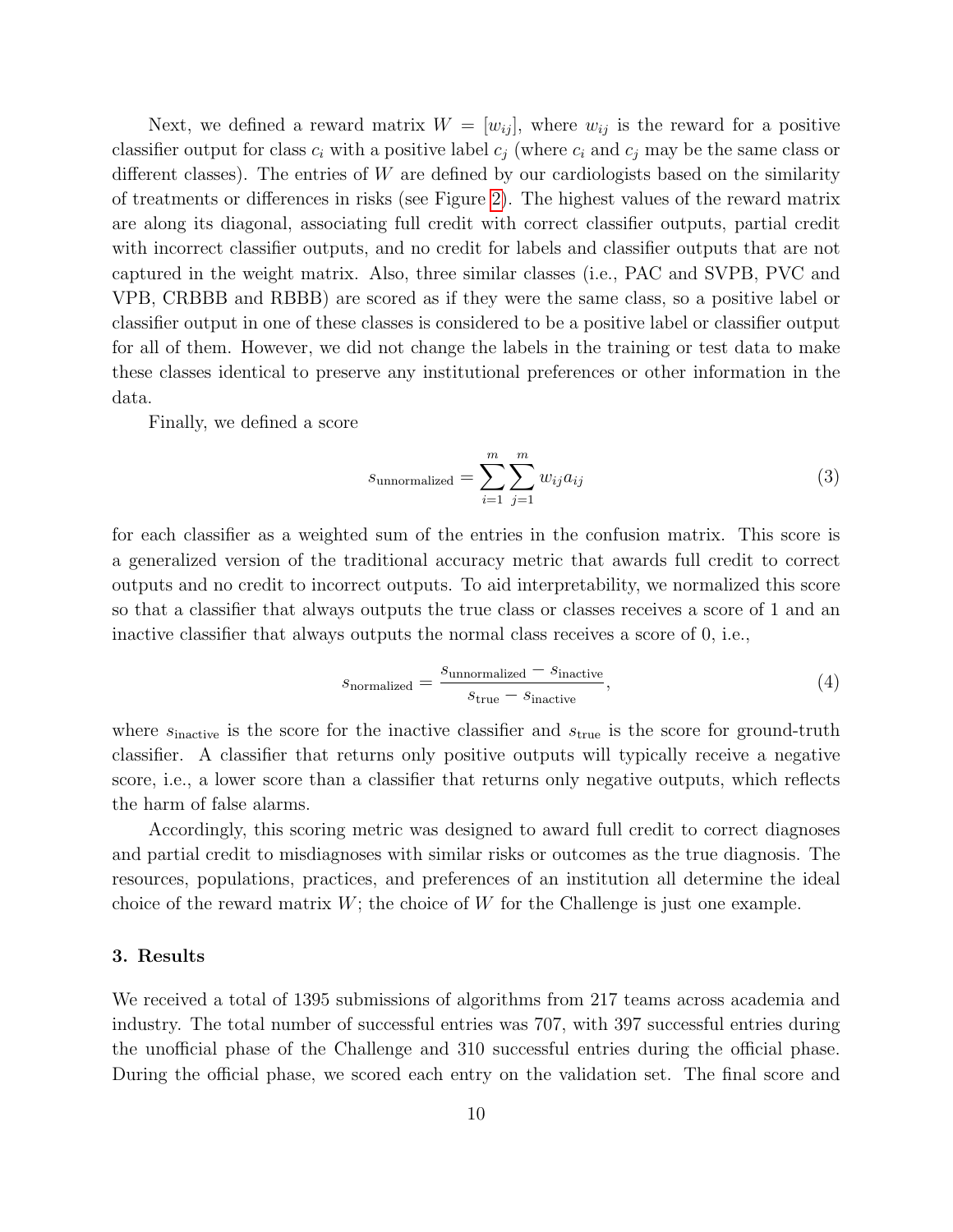

<span id="page-10-0"></span>Figure 2. Reward matrix W for the diagnoses scored in the Challenge with rows and columns labeled by the abbreviations for the diagnoses in Table [3.](#page-6-0) Off-diagonal entries that are equal to 1 indicate similar diagnoses that are scored as if they were the same diagnosis. Each entry in the table was rounded to the first decimal place due to space constraints in this manuscript, but the shading of each entry reflects the actual value of the entry.

ranking were based on the test set. A total of 70 teams' codebases successfully ran on the test data. After final scoring, 41 teams were able to qualify for the final rankings [\[24\]](#page-16-9). Reasons for disqualification included: the training algorithm did not run, the trained model failed to run on the hidden undisclosed set (because of differences in sampling frequencies), the team failed to submit a preprint on time, the team failed to attend Computing in Cardiology (remotely or in person) and defend their work, and the team failed to submit their final article on time or address the reviewers' comments.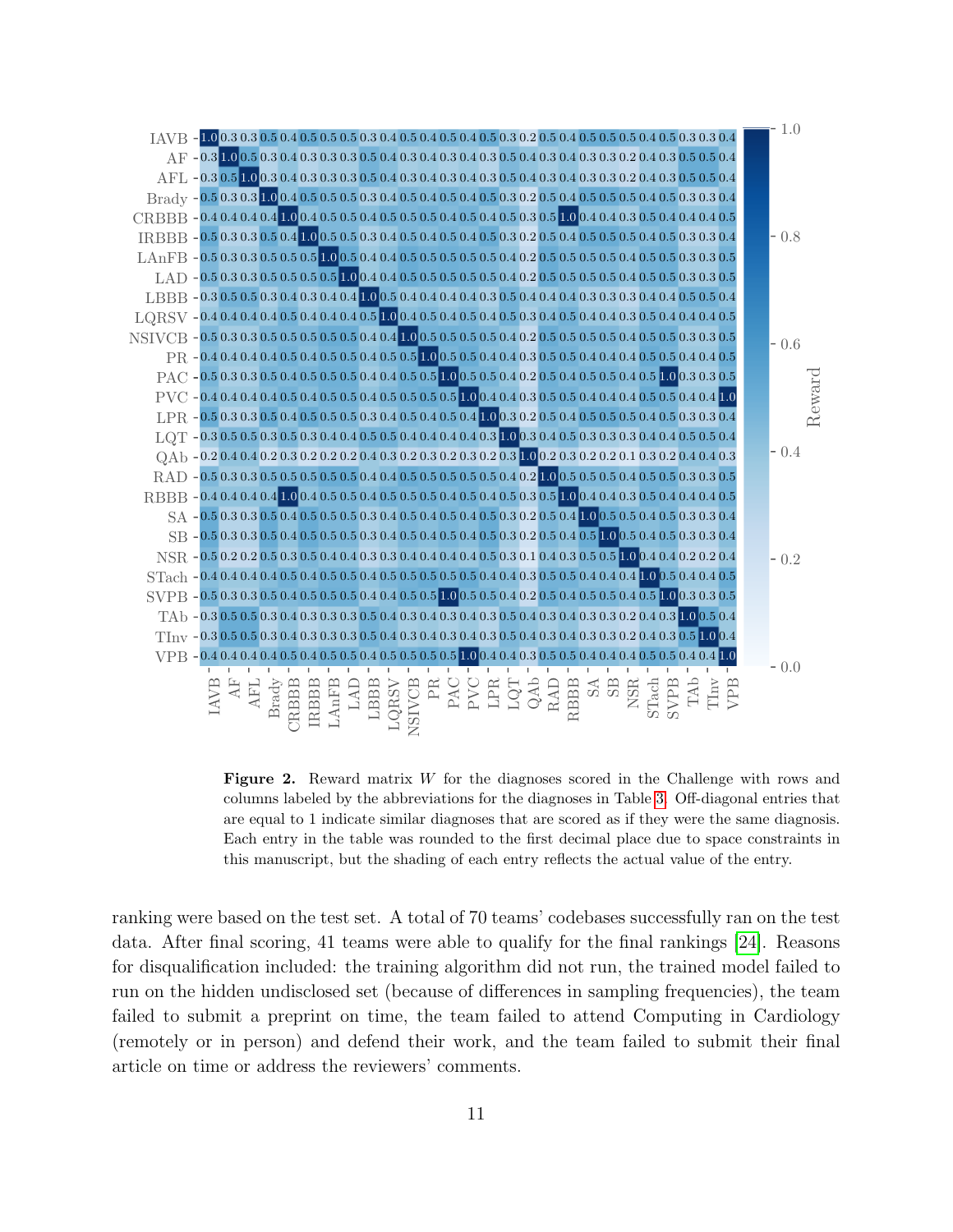Figure [3](#page-12-0) shows the performance of each team's final algorithm on the validation set, the hidden CPSC set, the hidden G12EC set, the hidden undisclosed set, and the test set. The line colors from red to blue indicates the higher to the lower scores on the test set. We observed the difference in score between each set. The higher scores were observed in the hidden CPSC dataset which contained a larger number of recordings in the training set as compared to the other three hidden dataset. We can also observe a drop on scores for the hidden undisclosed set for which none recording was included in the training or validation.

Figure [4](#page-13-0) shows the rank performance of each team's final algorithm on the validation set, the hidden CPSC set, the hidden G12EC set, the hidden undisclosed set, and the test set. The points indicate the rank of each individual algorithm on each dataset. The line colors indicate the ranks on the test set.

On average, the Challenge scores dropped 47% from the hidden CPSC set to the hidden G12EC set and another 57% from the hidden G12EC set to the hidden undisclosed set. We observed an average drop of 50% from the validation score set to the test set.

The most common algorithmic approach was based on deep learning and convolutional neural networks (CNNs). However, over 70% of entries used standard clinical or hand-crafted features with classifiers such as support vector machines, gradient boosting, random forests, and shallow neural networks. The median training time was 6 hours, 49 minutes; nearly all approaches that required more than a few hours for training used deep learning frameworks.

# 4. Discussion

Figures [3](#page-12-0) and [4](#page-13-0) show how the performance of participant entries dropped on the hidden set. This under-performance on the hidden undisclosed dataset, and to a much lesser extent, on the hidden G12EC dataset could be due to the most teams over-trained on the CPSC data. The hidden CPSC data included fewer recordings than the other hidden sets. The poorer scores and ranks demonstrate the importance of including multiple sources for generalizability of the algorithms.

Deep learning approaches are one of the most popular machine learning techniques for classification problems, especially those of images. Some participants adapted previously developed algorithms for other classification problems and therefore this modification does not necessarily perform better than a custom-made machine learning algorithm.

It is important to note the class imbalance between the datasets, but the larger number and varying prevalences of diagnoses in different datasets represent the real-world problem of reading 12-lead ECGs in a clinical setting. In fact, most teams performed best on the CPSC dataset, which was the least representative dataset because it had fewer and more balanced diagnoses than the other datasets. Moreover, the scoring function that we proposed and used to evaluate the performance of each algorithm penalized classes non-uniformly, based on clinical importance. Balancing data would not only be artificial, but would provide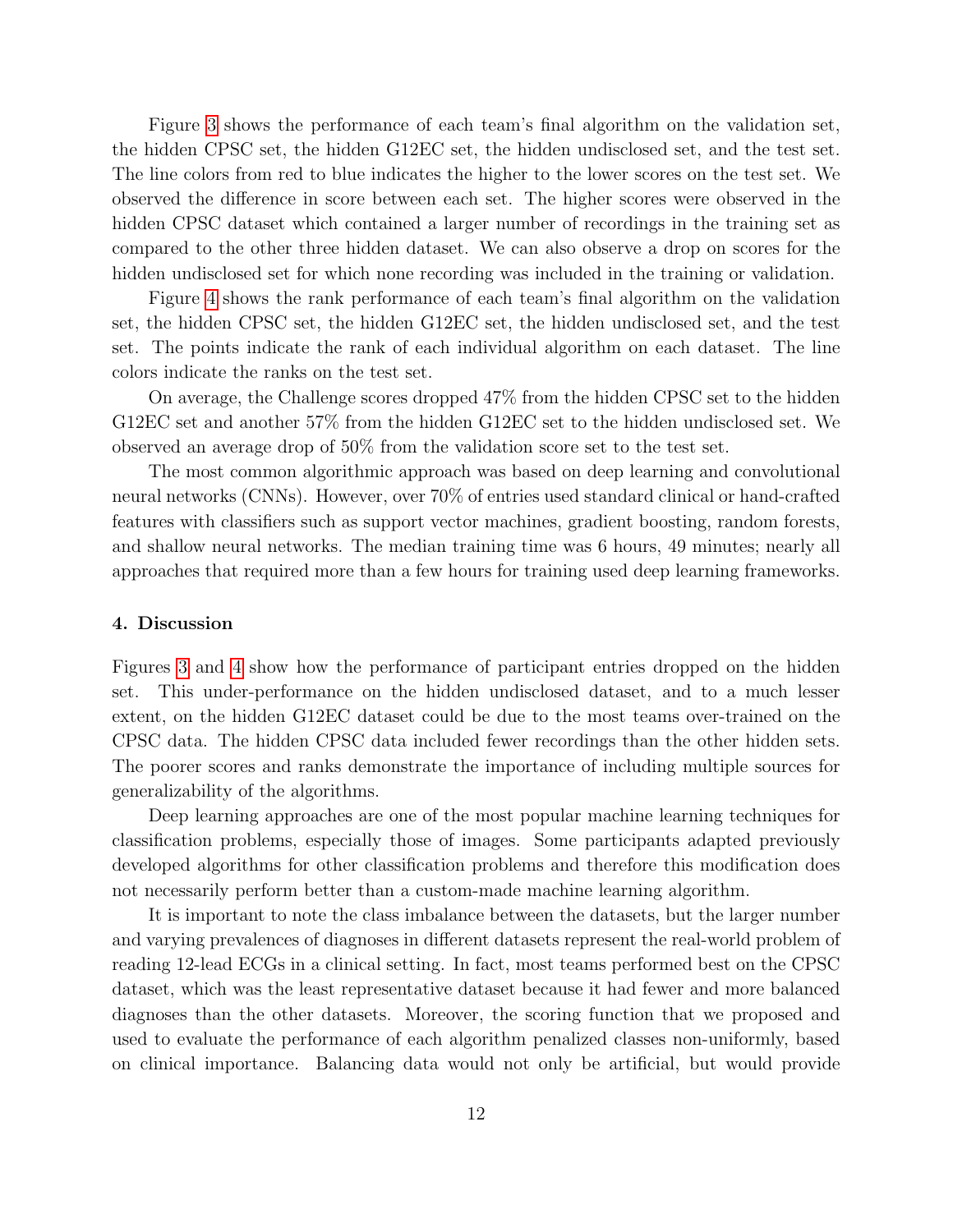

<span id="page-12-0"></span>Figure 3. Scores of the final 70 algorithms that were able to completely evaluated on the validation set, the hidden CPSC set, the hidden G12EC set, the hidden undisclosed set, and the test set. The points indicate the score of each individual algorithm on each dataset, with the higher points showing algorithms with the highest scores on each dataset. The ranks on the test set are further indicated by color, with red indicating the best ranked algorithms and blue indicating the worst ranked algorithm on the test set.

an advantage to teams because the prevalence of the class would then be known. The Challenge was designed to discourage the use of a priori information on distributions, since the algorithms are likely to be used in a variety of unknown populations. Moreover, racial inequities and genetic variations are likely to lead to substantially different performances. While we cannot address that directly because the populations in the databases are not strictly matched, there is the potential to evaluate long-standing unknowns in algorithms that have been traditionally developed on predominately white, western hemisphere populations. (We note that the training and test data were matched as closely as possible for age, sex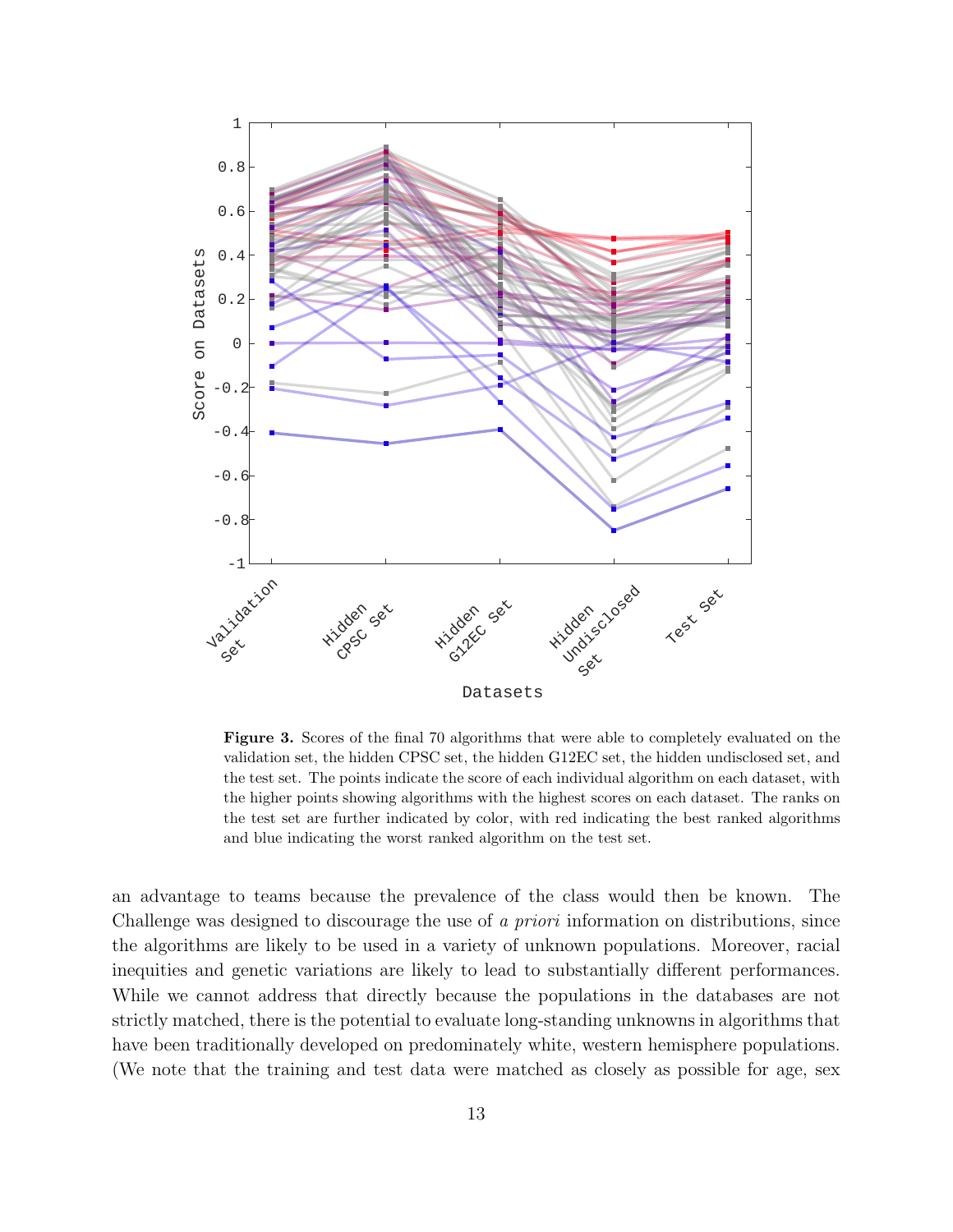

<span id="page-13-0"></span>Figure 4. Ranks of the final 70 algorithms that were able to completely evaluated on the validation set, the hidden CPSC set, the hidden G12EC set, the hidden undisclosed set, and the test set. Lines from top to bottom indicate the rank of each individual algorithm on each dataset. Rank is indicated by color coding, with red indicating the best ranked algorithms, blue indicating the worst ranked algorithm on the test set, and gray indicating disqualified algorithms.

and diagnosis.) In future Challenges, we will re-use these databases and reveal per-class performances in the hidden test data to allow full evaluations of the algorithms in terms of class, age, race, and gender.

# 5. Conclusions

This article describes the world's largest open access database of 12-lead ECGs, together with a large hidden test database to provide objective comparisons. The data were drawn from three continents with diverse and distinctly different populations, encompassing 111 diagnoses with 27 diagnoses of special interest for the Challenge. Additionally, we introduced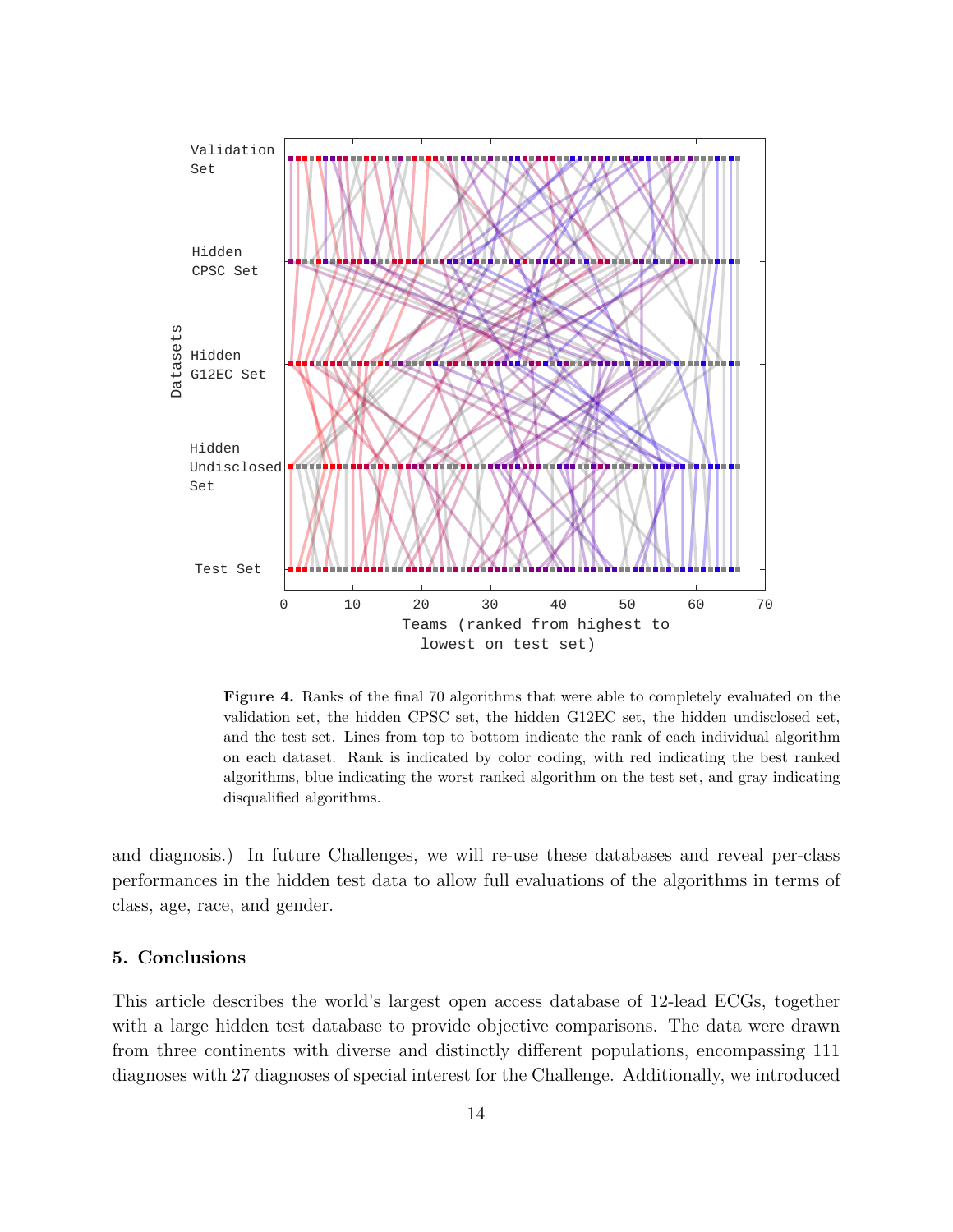a novel scoring matrix that rewards algorithms based on similarities between diagnostic outcomes, weighted by severity/risk.

The public training data and sequestered validation and test data provided the opportunity for unbiased and comparable repeatable research. Notably, to the best of our knowledge, this is the first public competition that has required the teams to provide both their original source code and the framework for (re)training their code. In doing so, this creates the first truly repeatable and generalizable body of work on the classification of electrocardiograms.

# Acknowledgements

This research is supported by the National Institute of General Medical Sciences (NIGMS) and the National Institute of Biomedical Imaging and Bioengineering (NIBIB) under NIH grant numbers 2R01GM104987-09 and R01EB030362 respectively, the National Center for Advancing Translational Sciences of the National Institutes of Health under Award Number UL1TR002378, as well as the Gordon and Betty Moore Foundation, MathWorks, and AliveCor, Inc. under unrestricted gifts. Google also donated cloud compute credits for Challenge teams. GC has financial interests in Alivecor and Mindchild Medical. GC also holds a board position in Mindchild Medical. AIW holds equity and management roles in Ataia Medical and is supported by the NIGMS 2T32GM095442. AE receives financial support from the Basque Government through grant PRE 2019 2 0100. None of the aforementioned entities influenced the design of the Challenge or provided data for the Challenge. The content of this manuscript is solely the responsibility of the authors and does not necessarily represent the official views of the above entities.

# References

- <span id="page-14-0"></span>[1] E. Benjamin, P. Muntner, A. Alonso, M. Bittencourt, C. Callaway, A. Carson, A. Chamberlain, A. Chang, S. Cheng, S. Das, et al., "Heart disease and stroke statistics-2019 update: A report from the American Heart Association.", Circulation, vol. 139, no. 10, e56, 2019.
- <span id="page-14-1"></span>[2] P. Kligfield, L. S. Gettes, J. J. Bailey, R. Childers, B. J. Deal, E. W. Hancock, G. Van Herpen, J. A. Kors, P. Macfarlane, D. M. Mirvis, et al., "Recommendations for the standardization and interpretation of the electrocardiogram: Part i: The electrocardiogram and its technology a scientific statement from the American Heart Association electrocardiography and arrhythmias committee, council on clinical cardiology; the American College of Cardiology Foundation; and the Heart Rhythm Society endorsed by the International Society for Computerized Electrocardiology", Journal of the American College of Cardiology, vol. 49, no. 10, pp. 1109–1127, 2007.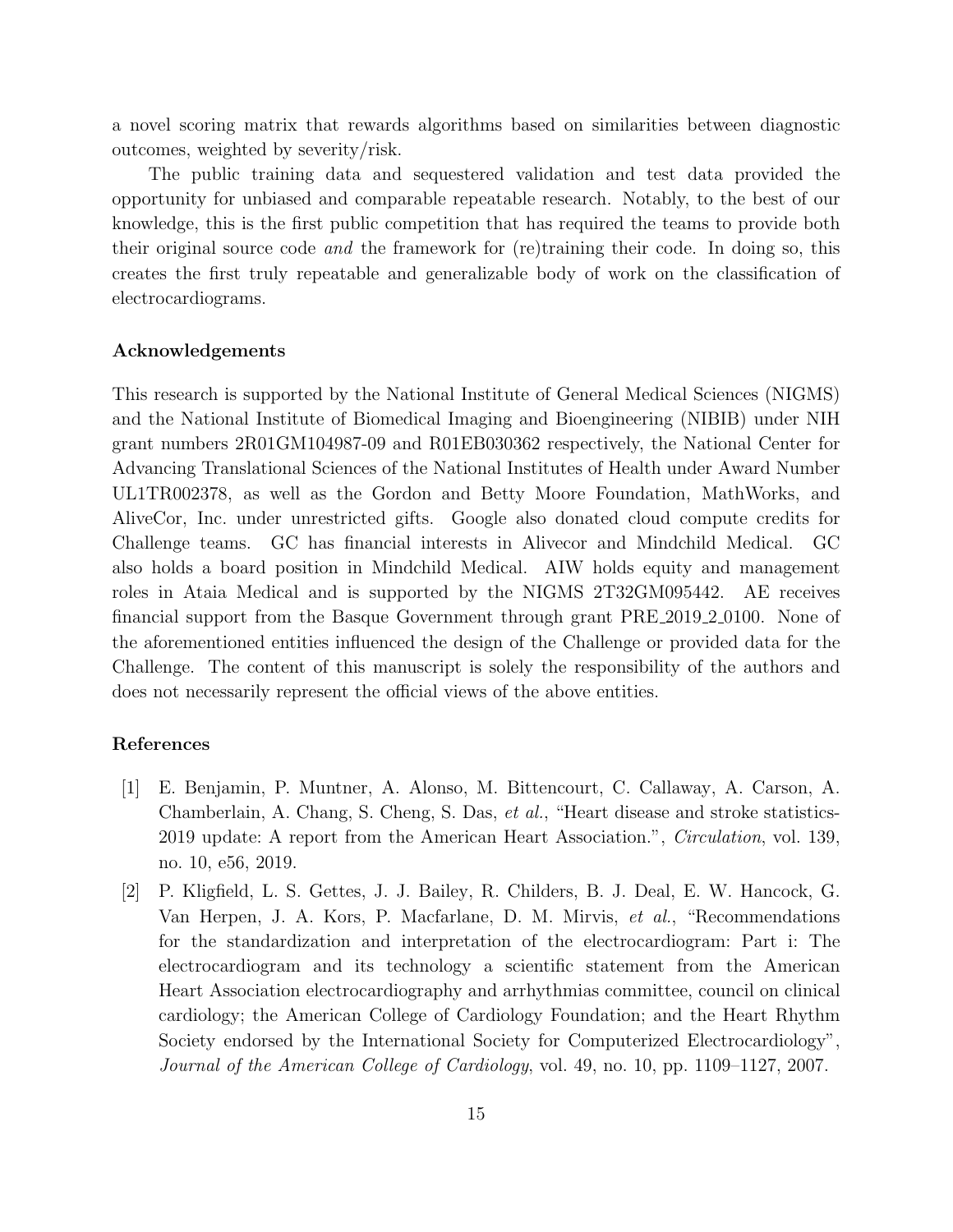- <span id="page-15-0"></span>[3] P. Kligfield, "The centennial of the Einthoven electrocardiogram", Journal of Electrocardiology, vol. 35, no. 4, pp. 123–129, 2002.
- <span id="page-15-1"></span>[4] I. Mozos and A. Caraba, "Electrocardiographic predictors of cardiovascular mortality", Disease Markers, vol. 2015, 2015.
- <span id="page-15-2"></span>[5] C. Gibbs, J. Thalamus, D. T. Kristoffersen, M. V. Svendsen, Ø. L. Holla, K. Heldal, K. H. Haugaa, and J. Hysing, "QT prolongation predicts short-term mortality independent of comorbidity", EP Europace, vol. 21, no. 8, pp. 1254–1260, 2019.
- <span id="page-15-3"></span>[6] J. L. Willems, C. Abreu-Lima, P. Arnaud, J. H. van Bemmel, C. Brohet, R. Degani, B. Denis, J. Gehring, I. Graham, G. van Herpen, et al., "The diagnostic performance of computer programs for the interpretation of electrocardiograms", New England Journal of Medicine, vol. 325, no. 25, pp. 1767–1773, 1991.
- <span id="page-15-4"></span>[7] A. P. Shah and S. A. Rubin, "Errors in the computerized electrocardiogram interpretation of cardiac rhythm", *Journal of Electrocardiology*, vol. 40, no. 5, pp. 385– 390, 2007.
- <span id="page-15-5"></span>[8] C. Ye, M. T. Coimbra, and B. V. Kumar, "Arrhythmia detection and classification using morphological and dynamic features of ECG signals", in 2010 Annual International Conference of the IEEE Engineering in Medicine and Biology, IEEE, 2010, pp. 1918–1921.
- [9] A. H. Ribeiro, M. H. Ribeiro, G. M. Paix˜ao, D. M. Oliveira, P. R. Gomes, J. A. Canazart, M. P. Ferreira, C. R. Andersson, P. W. Macfarlane, M. Wagner Jr, et al., "Automatic diagnosis of the 12-lead ECG using a deep neural network", Nature Communications, vol. 11, no. 1, pp. 1–9, 2020.
- <span id="page-15-6"></span>[10] T.-M. Chen, C.-H. Huang, E. S. Shih, Y.-F. Hu, and M.-J. Hwang, "Detection and classification of cardiac arrhythmias by a challenge-best deep learning neural network model", Iscience, vol. 23, no. 3, p. 100 886, 2020.
- <span id="page-15-7"></span>[11] A. L. Goldberger, L. A. Amaral, L. Glass, J. M. Hausdorff, P. C. Ivanov, R. G. Mark, J. E. Mietus, G. B. Moody, C.-K. Peng, and H. E. Stanley, "PhysioBank, PhysioToolkit, and PhysioNet: Components of a new research resource for complex physiologic signals", Circulation, vol. 101, no. 23, e215–e220, 2000.
- [12] PhysioNet Challenges, <https://physionet.org/about/challenge/>, Accessed: 2020- 02-07.
- <span id="page-15-8"></span>[13] PhysioNet/Computing in Cardiology Challenge 2020, [https://physionetchallenges.](https://physionetchallenges.github.io/2020/) [github.io/2020/](https://physionetchallenges.github.io/2020/), Accessed: 2020-02-07.
- <span id="page-15-9"></span>[14] F. Liu, C. Liu, L. Zhao, X. Zhang, X. Wu, X. Xu, Y. Liu, C. Ma, S. Wei, Z. He, et al., "An open access database for evaluating the algorithms of electrocardiogram rhythm and morphology abnormality detection", Journal of Medical Imaging and Health Informatics, vol. 8, no. 7, pp. 1368–1373, 2018.